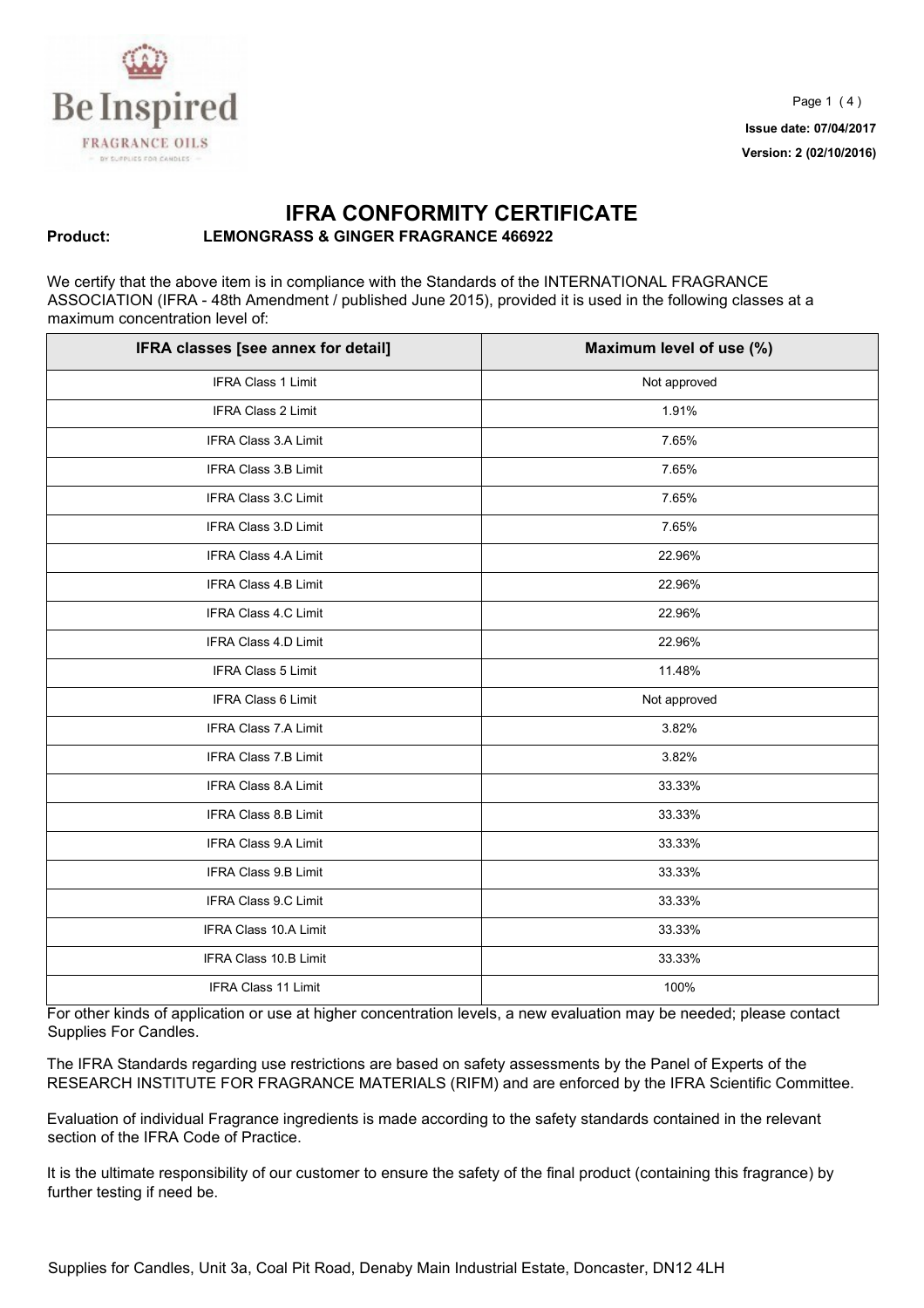

Page 2 ( 4 ) **Issue date: 07/04/2017 Version: 2 (02/10/2016)**

## **IFRA CONFORMITY CERTIFICATE**

**Regulatory Affairs Department**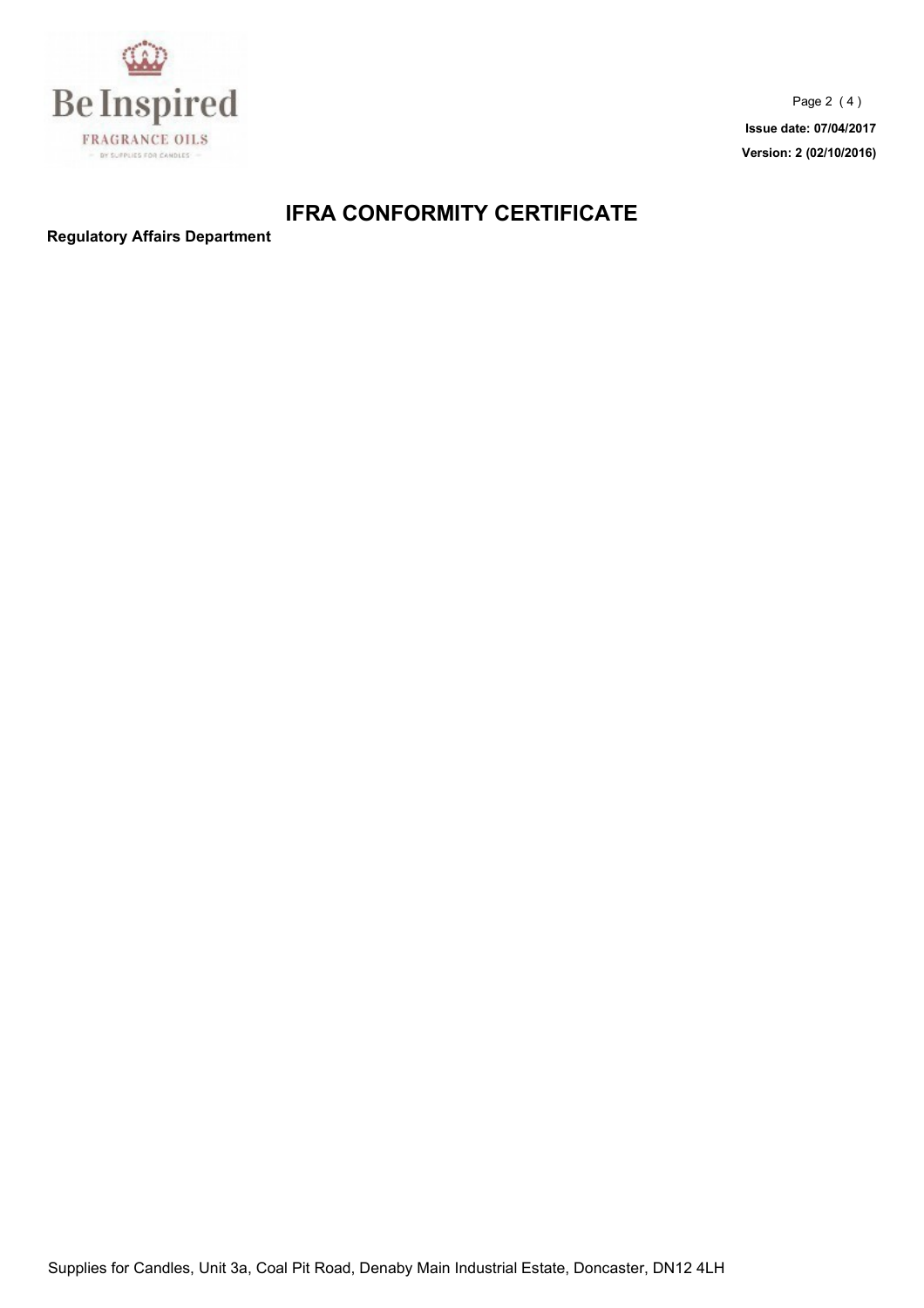

## **IFRA CONFORMITY CERTIFICATE**

**ANNEX: Definition of IFRA Classes** 

| <b>Finished product types</b>                                                                                                                                                                                                                                                                                                                                                                                                                                                                                                                                                                                | <b>IFRA class</b>            |
|--------------------------------------------------------------------------------------------------------------------------------------------------------------------------------------------------------------------------------------------------------------------------------------------------------------------------------------------------------------------------------------------------------------------------------------------------------------------------------------------------------------------------------------------------------------------------------------------------------------|------------------------------|
| Lip Products of all types (solid and liquid lipsticks, balms, clear or colored, etc.); Children's Toys                                                                                                                                                                                                                                                                                                                                                                                                                                                                                                       | <b>IFRA Class 1 Limit</b>    |
| Deodorant and Antiperspirant Products of all types including any product with intended or reasonably<br>foreseeable use on the axillae or labelled as such (spray, stick, roll-on, under-arm, deo-cologne and body<br>spray, etc.); Nose pore strips; Fragranced Bracelets                                                                                                                                                                                                                                                                                                                                   | <b>IFRA Class 2 Limit</b>    |
| Hydroalcoholic Products Applied To Recently Shaved Skin (includes After Shave) (Edt range)                                                                                                                                                                                                                                                                                                                                                                                                                                                                                                                   | IFRA Class 3.A Limit         |
| Hydroalcoholic Products Applied To Recently Shaved Skin (includes After Shave) (Fine fragrance range)                                                                                                                                                                                                                                                                                                                                                                                                                                                                                                        | IFRA Class 3.B Limit         |
| Eye Products of all types (eye shadow, mascara, eyeliner, eye make-up, etc.) including eye care; Men's<br>Facial Creams and Balms; Baby Creams, Lotions, Oils; Body Paint for Children                                                                                                                                                                                                                                                                                                                                                                                                                       | <b>IFRA Class 3.C Limit</b>  |
| Tampons                                                                                                                                                                                                                                                                                                                                                                                                                                                                                                                                                                                                      | IFRA Class 3.D Limit         |
| Hydroalcoholic Products applied to unshaved skin (includes aqueous based, alcoholic based and<br>hydroalcoholic) like Cologne, eau de cologne, Eau de Parfum or Parfum (Edt range); Ingredients of Perfume<br>Kits; Scent Pads, Foil packs; Scent Strips for hydroalcoholic products                                                                                                                                                                                                                                                                                                                         | <b>IFRA Class 4.A Limit</b>  |
| Hydroalcoholic Products applied to unshaved skin (includes aqueous based, alcoholic based and<br>hydroalcoholic) like Cologne, eau de cologne, Eau de Parfum or Parfum (Fine fragrance range)                                                                                                                                                                                                                                                                                                                                                                                                                | <b>IFRA Class 4.B Limit</b>  |
| Hair Styling Aids Sprays of all types (pumps, aerosol sprays, etc.); Body Creams, Oils, Lotions of all types<br>(except baby creams, lotions and oils); Body sprays (including Body Mist) with no intended or reasonably<br>foreseeable use on the axillae; Fragrance Compounds for Cosmetic Kits; Foot Care Products; Hair<br>deodorant; Body Paint (except those for children)                                                                                                                                                                                                                             | <b>IFRA Class 4.C Limit</b>  |
| Fragrancing Cream; Solid perfumes                                                                                                                                                                                                                                                                                                                                                                                                                                                                                                                                                                            | <b>IFRA Class 4.D Limit</b>  |
| Women's Facial Creams/Facial Make-up; Hand Cream; Hand sanitizers; Facial Masks; Baby Powder and<br>Talc; Hair Permanent and other hair chemical treatments (e.g. relaxers) but not hair dyes; Wipes or<br>Refreshing Tissues for Face, Neck, Hands, Body; Dry Shampoo or Waterless Shampoo                                                                                                                                                                                                                                                                                                                  | <b>IFRA Class 5 Limit</b>    |
| Mouthwash, including Breath Sprays; Toothpaste                                                                                                                                                                                                                                                                                                                                                                                                                                                                                                                                                               | <b>IFRA Class 6 Limit</b>    |
| Intimate Wipes; Baby Wipes                                                                                                                                                                                                                                                                                                                                                                                                                                                                                                                                                                                   | <b>IFRA Class 7.A Limit</b>  |
| Insect Repellent (intended to be applied to the skin)                                                                                                                                                                                                                                                                                                                                                                                                                                                                                                                                                        | <b>IFRA Class 7.B Limit</b>  |
| Make-up Removers of all types (not including face cleansers); Hair Styling Aids Non-Spray of all types<br>(mousse, gels, leave-in conditioners, etc.); Nail Care; Powders and talcs, all types (except baby powders<br>and talcs)                                                                                                                                                                                                                                                                                                                                                                            | <b>IFRA Class 8.A Limit</b>  |
| <b>Hair Dyes</b>                                                                                                                                                                                                                                                                                                                                                                                                                                                                                                                                                                                             | IFRA Class 8.B Limit         |
| Conditioner (Rinse-Off); Liquid Soap; Shampoos of all types (including baby shampoos); Face Cleansers of<br>all types (washes, gels, scrubs, etc.); Shaving Creams of all types (stick, gels, foams, etc.); All Depilatories<br>(including waxes for mechanical hair removal); Body Washes of all types (including baby washes) and<br>Shower Gels of all types; Bar Soap (Toilet Soap); Bath Gels, Foams, Mousses, Salts, Oils and Other<br>Products added to bathwater                                                                                                                                     | IFRA Class 9.A Limit         |
| Feminine hygiene - pads, liners; Toilet paper; Wheat bags                                                                                                                                                                                                                                                                                                                                                                                                                                                                                                                                                    | IFRA Class 9.B Limit         |
| Facial tissues; Napkins; Paper towels; Other Aerosols (including air freshener sprays and air freshener<br>pump sprays, but not including deodorants/antiperspirants, hair styling aids sprays); Fragranced Face<br>Masks (not intended to be used as medical device)                                                                                                                                                                                                                                                                                                                                        | IFRA Class 9.C Limit         |
| Handwash Laundry Detergents of all types including concentrates; Fabric Softeners of all types including<br>fabric softener sheets; Household Cleaning Products, Other Types (fabric cleaners, soft surface cleaners,<br>carpet cleaners, etc.); Machine Wash Laundry Detergents (liquids, powders, tablets, etc.) including laundry<br>bleach and concentrates; Hand Dishwashing Detergent including concentrates; Hard Surface Cleaners of all<br>types (bathroom and kitchen cleansers, furniture polish, etc.); Shampoos for pets; Dry cleaning kits;<br>Scented gloves, socks, tights with moisturizers | <b>IFRA Class 10.A Limit</b> |
| Diapers; Toilet seat wipes                                                                                                                                                                                                                                                                                                                                                                                                                                                                                                                                                                                   | IFRA Class 10.B Limit        |